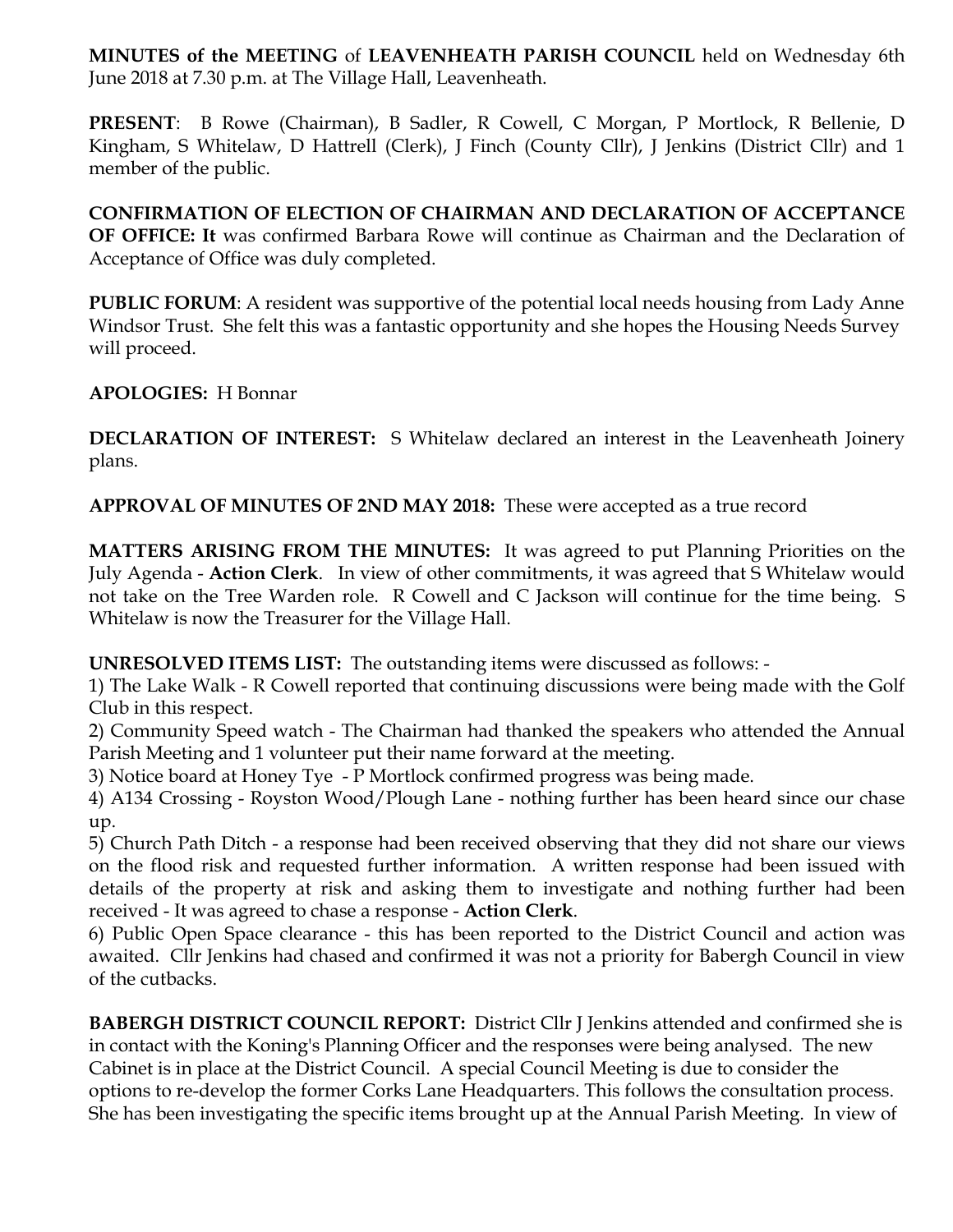budgetary restraints they are encouraging Parishes to take on more. A discussion then followed in relation to the merits and drawbacks in committing funds at a Parish level for this purpose.

**POLICE REPORT**: There was no report, however, P Mortlock had provided a link showing our crime figures that can be accessed from our website.

**SUFFOLK COUNTY COUNCIL REPORT:** County Cllr J Finch attended and had provided a report ahead of the meeting covering the County Council AGM, the Suffolk Waste Partnership trial litter campaign, 51 new affordable homes planned for low income families to be built in Cockfield, parents being encouraged to apply for free school meals for their children, Dementia Friends Campaign and finally the spraying of pavements and gutters. Following his report J Finch encouraged the Parish to consider working with the County and District to improve the upkeep of the Village. He spoke about a success in a neighbouring Parish where overall responsibility remains with the County Council, however, the Parish enhances the frequency of grounds maintenance under a License Agreement. It was agreed to include the condition of the Public Open Space path as an Agenda item for the next meeting - **Action Clerk**. J Finch agreed to investigate whether County Council contractors carried out the tree cutting at Broad Oaks. R Bellenie agreed to forward details - **Action R Bellenie**.

**HOUSING NEEDS SURVEY:** Following discussion it was resolved to go ahead with a Housing Needs Survey**.** R Cowell has been in discussion with Community Action Suffolk who were not available to attend ahead of our July Meeting. Funding is available via the District Council. Members felt the meeting with Community Action Suffolk should take place as soon as possible. It was agreed for the Planning Strategy group to take this forward and C Morgan is to arrange the meeting **- Action C Morgan.** 

**CORRESPONDENCE:** The Clerk went through the items of correspondence. Members considered the views from a resident in relation to buses parking at the entrance to Elm Tree Lane. It was resolved that matters should remain as a reasonable alternative was not known.

**WILDLIFE WALK BENCH:** It was suggested this should be collaboration with Suffolk Wildlife Trust on their land. It was resolved that the Parish Council were in agreement in principle and would contribute up to £500 towards a suitable bench. R Cowell agreed to take this forward - **Action R Cowell**.

**HIGHWAYS**: Nothing was raised in addition to the unresolved items above.

**FINANCE:** The bank balances as at 6th June 2018 were **£39386.44** in the Community Account, **£15385.73** in the Reserve Account making a total of **£54772.17**.

The Internal Audit was scheduled for 25th June. The External Audit dates were put back as a result. Following discussion it was agreed to exempt ourselves from External Audit. SALC are due to carry out the Internal Audit and are very thorough. The Audit Statements and Accounts were resolved to be approved. The forms were signed by the Chairman and Responsible Finance Officer/Clerk. Finally the National Pay for Clerks with effect from 1st April 2018 had been received. Members agreed to approve the new rate effective from that date.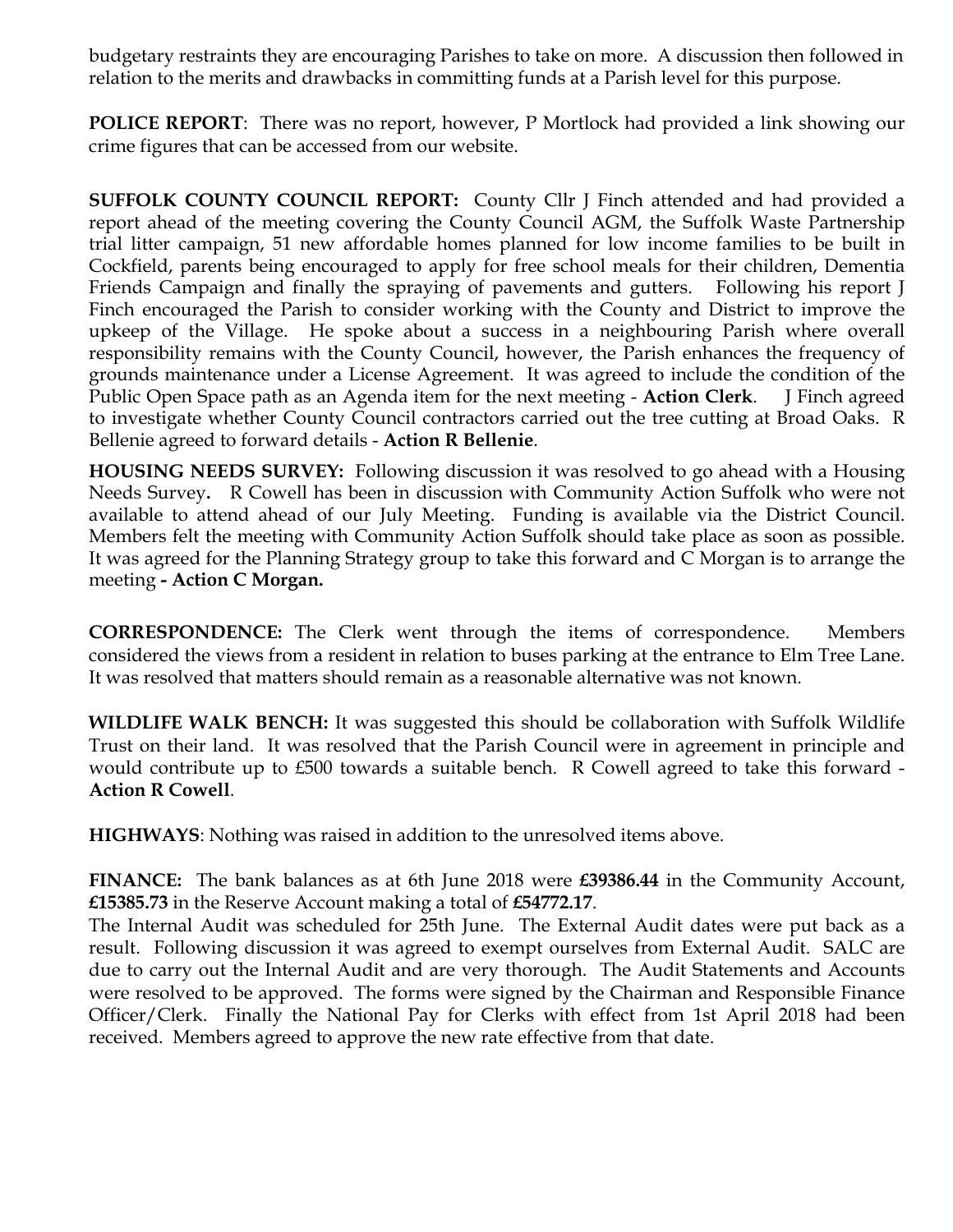## **The following were authorised for payment: -**

| Chq 101493   | 531.73 | <b>BHIB Ltd</b>            | Village Green Insurance |
|--------------|--------|----------------------------|-------------------------|
| Chq 101494   | 520.33 | <b>SALC</b>                | Subscription            |
| Telephone Tr | 430.46 | D K Hattrell               | Clerks Salary           |
| Chq 101495   | 99.20  | <b>Inland Revenue Only</b> | Clerk's Deductions      |
| Chq 101496   | 167.18 | <b>SCC Pension ACC</b>     | Clerk's Pension         |
| Chq 101497   | 413.22 | <b>BHIB Ltd</b>            | PC Insurance            |
| Chq 101498   | 385.00 | Stoke by Nayland Club      | V Green Maintenance     |
| Chq 101499   | 194.40 | Tree & Lawn Co Ltd         | V Green Maintenance     |
| Chq 101500   | 58.00  | Spingold Design & Print    | <b>APM</b> Leaflets     |
|              |        |                            |                         |

**Total £2799.52**

**REPORTS FROM ORGANISATIONS AND REPRESENTATIVES:** Reports were given from the Village Green, Village Hall and from the Footpath Warden. The Village Hall will be seeking financial support from the Parish Council towards their project to re-gravel the car park. The proposed benches were agreed by the Village Green Committee.

**IDEAS TO IMPROVE THE VILLAGE:** R Bellenie confirmed the date of 24th June at 10.00 a.m. had been set for the Litter pick. She was in contact with Bures in relation to the equipment and procedures.

**REPORTS AND QUESTIONS FROM CHAIRMAN AND MEMBERS**: It was reported that at the Defibrillator Training the need for adequate lighting for the Defibrillator was raised. An issue arose recently where an owner failed to keep their dog under control on the Village Green and allowed it to attack another dog.

The meeting closed at **9.25 p.m**.